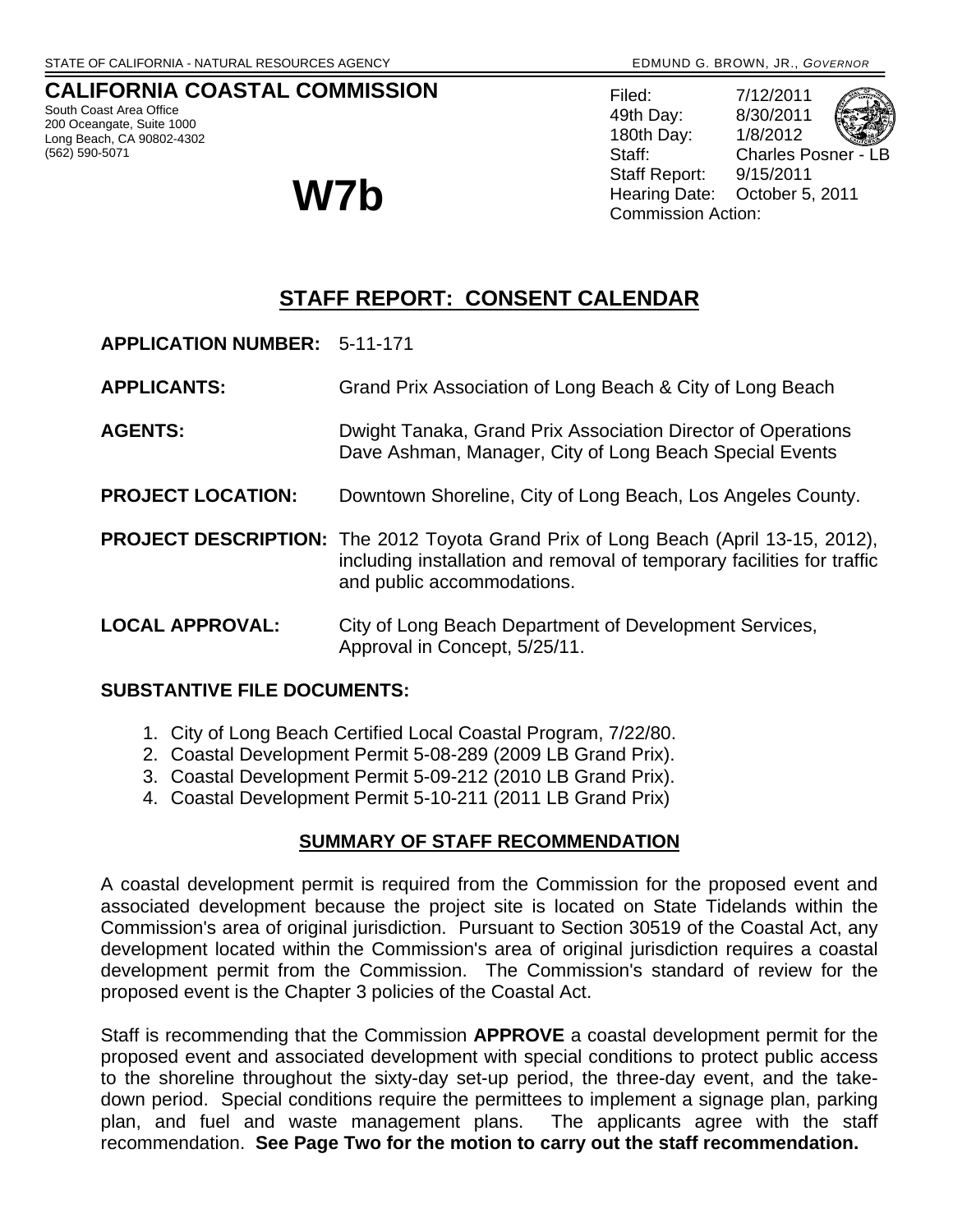## **STAFF RECOMMENDATION:**

The staff recommends that the Commission adopt the following resolution to **APPROVE** the coastal development permit application with special conditions:

 **MOTION:** *"I move that the Commission approve the coastal development permit applications included on the consent calendar in accordance with the staff recommendations."* 

Staff recommends a **YES** vote. Passage of this motion will result in approval of all the permits included on the consent calendar. An affirmative vote by a majority of the Commissioners present is needed to pass the motion.

## **I. Resolution: Approval with Conditions**

The Commission hereby **APPROVES** a coastal development permit for the proposed development and adopts the findings set forth below on grounds that the development as conditioned will be in conformity with the policies of Chapter 3 of the Coastal Act. Approval of the permit complies with the California Environmental Quality Act because either 1) feasible mitigation measures and/or alternatives have been incorporated to substantially lessen any significant adverse effects of the development on the environment, or 2) there are no further feasible mitigation measures or alternatives that would substantially lessen any significant adverse impacts of the development on the environment.

## **II. Standard Conditions**

- 1. Notice of Receipt and Acknowledgment. The permit is not valid and development shall not commence until a copy of the permit, signed by the permittee or authorized agent, acknowledging receipt of the permit and acceptance of the terms and conditions, is returned to the Commission office.
- 2. Expiration. If development has not commenced, the permit will expire two years from the date on which the Commission voted on the application. Development shall be pursued in a diligent manner and completed in a reasonable period of time. Application for extension of the permit must be made prior to the expiration date.
- 3. Interpretation. Any questions of intent or interpretation of any condition will be resolved by the Executive Director or the Commission.
- 4. Assignment. The permit may be assigned to any qualified person, provided assignee files with the Commission an affidavit accepting all terms and conditions of the permit.
- 5. Terms and Conditions Run with the Land. These terms and conditions shall be perpetual, and it is the intention of the Commission and the permittee to bind all future owners and possessors of the subject property to the terms and conditions.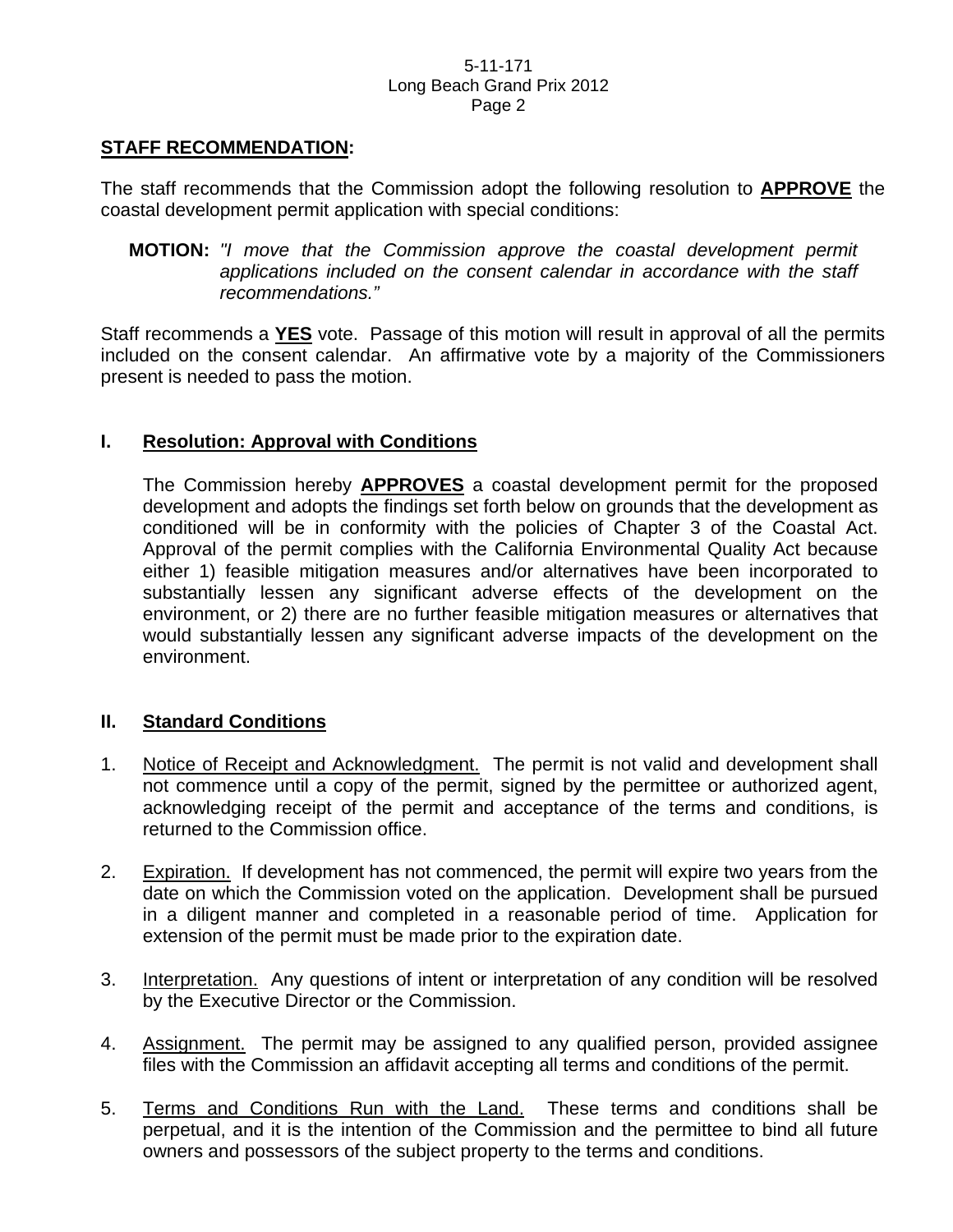#### **III. Special Conditions**

#### 1. Duration of Permit

Coastal Development Permit 5-11-171 shall only extend to:

- a) The Long Beach Grand Prix auto race and associated events to be held April 13, 14 and 15, 2012;
- b) Practice and trial sessions necessary to those races as described in the application, and;
- c) Set-up and timely removal of those facilities necessary to stage the event.

#### 2. Signage During Set-up and Take-down

 The permittees shall utilize variable message signs along Shoreline Drive and Pine Avenue in the Downtown Shoreline area (and other methods) to announce to the public that the Aquarium of the Pacific and the Pike and Shoreline Village restaurant and retail stores are open, and that public parking is available. The signs shall direct the public to available parking facilities. The signs shall be put into operation prior to the placement of the barricades (K-rails), fences, and grandstands along Shoreline Drive. The signs shall remain in operation until the barricades (K-rails), fences, and grandstands are removed from Shoreline Drive.

#### 3. Shoreline Access

 Prior to the first day when paid admission is required to attend the proposed event, Friday, April 13, 2012, unrestricted public access shall be provided and maintained to and along the waterfront at all times. Unrestricted access means that the general public may pass and repass without having to pay an admission fee, present a ticket, accept conditions of passage, pass a gate, or request permission to pass. The waterfront includes (but is not limited to): all public sidewalks adjacent to the Downtown Shoreline Marina, the boardwalk in the Shoreline Village shopping center, a minimum ten-foot wide public accessway along Shoreline Wharf, the lower Rainbow Harbor Esplanade, and the entirety of Shoreline Park. During the three days when paid admission is required to attend the proposed event (April 13-15, 2012) unrestricted public access shall be provided and maintained to Shoreline Park and along the lower Rainbow Harbor Esplanade to the Pine Avenue Pier. Unrestricted public access shall be restored to the entire waterfront area on the day after the event: Monday, April 16, 2012.

## 4. Bicycle Route

 The temporary event facilities (i.e. grandstands, barricades, overhead pedestrian bridges, fences, barricades, etc…) shall be sited so as not to interfere with the public's use of the east-west regional bicycle route that crosses the Downtown Shoreline area (connecting the Los Angeles River Bike Trail to the Beach Bike Path), with the exception of the sixday period commencing at 6 a.m. on Wednesday, April 11, 2012 and ending at 5 p.m. on Monday, April 16, 2012. During the six-day period when the bicycle route is closed to the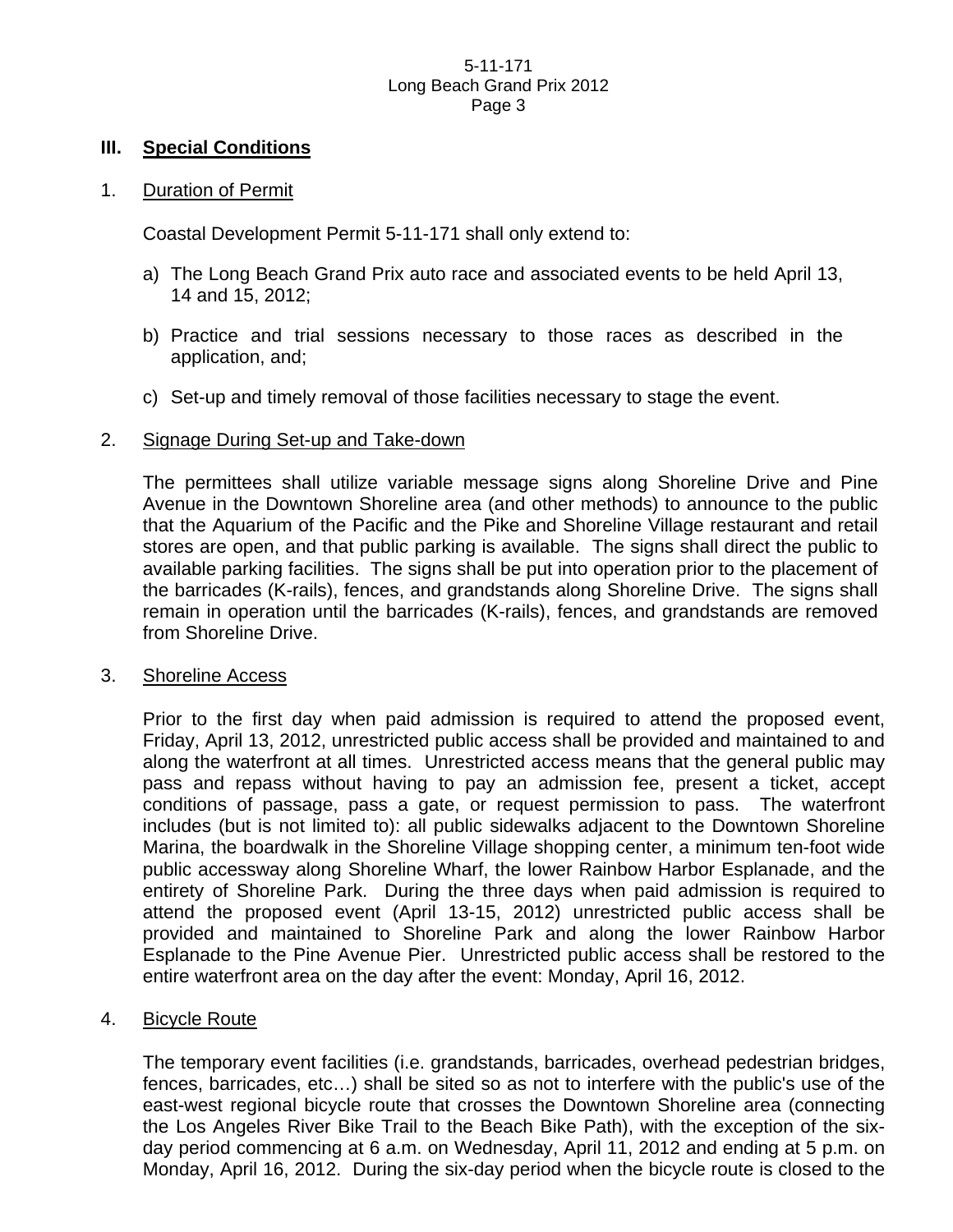public, the permittees shall provide a temporary bicycle route detour (to bypass the Downtown Shoreline area) on City streets situated north of the event site.

#### 5. Controlled Traffic

 Commencing Wednesday, April 11, 2012, the public thoroughfares of Shoreline Drive, Seaside Way, Aquarium Way, Pine Avenue, and the Downtown Shoreline bicycle route may be subject to traffic controls which prohibit public use of portions of those streets located within the event area (**See Exhibit #2 of the 10/15/11 Staff Report**). For purposes of practice and trial sessions (including Press Day), and for the placement and removal of temporary facilities (i.e. grandstands, barricades, bridges), additional temporary street closures are permitted as required.

#### 6. Parking Management Plan

 The permittees shall implement the proposed Parking Management Plan in cooperation with Long Beach Transit.

#### 7. Water Quality

 The permittees shall implement the proposed fuel and waste management plans and shall ensure that all street sweeping waste is disposed of at an authorized landfill. By acceptance of the permit, the permittees agree to remove and legally dispose of all trash, waste, oil, grease, and other materials that may be deposited within the event area incidental to public use of the Marina Green Park, the beach, and adjacent parking facilities. The race circuit and all streets within the event area shall be swept after the final race. Such clean-up and street sweeping shall be completed by 10 p.m. on Monday, April 16, 2012.

#### 8. Public Outreach

 The permittees shall hold pre-event and post-event public meetings with stakeholders in order to discuss issues and concerns related to the annual staging of the event, including, but not limited to: set-up and take-down schedules, co-ordination of overlapping events, signage, access and parking. The permittees shall notify the Commission staff of the time and location of the required pre-event and post-event public meetings at least ten days prior to each meeting.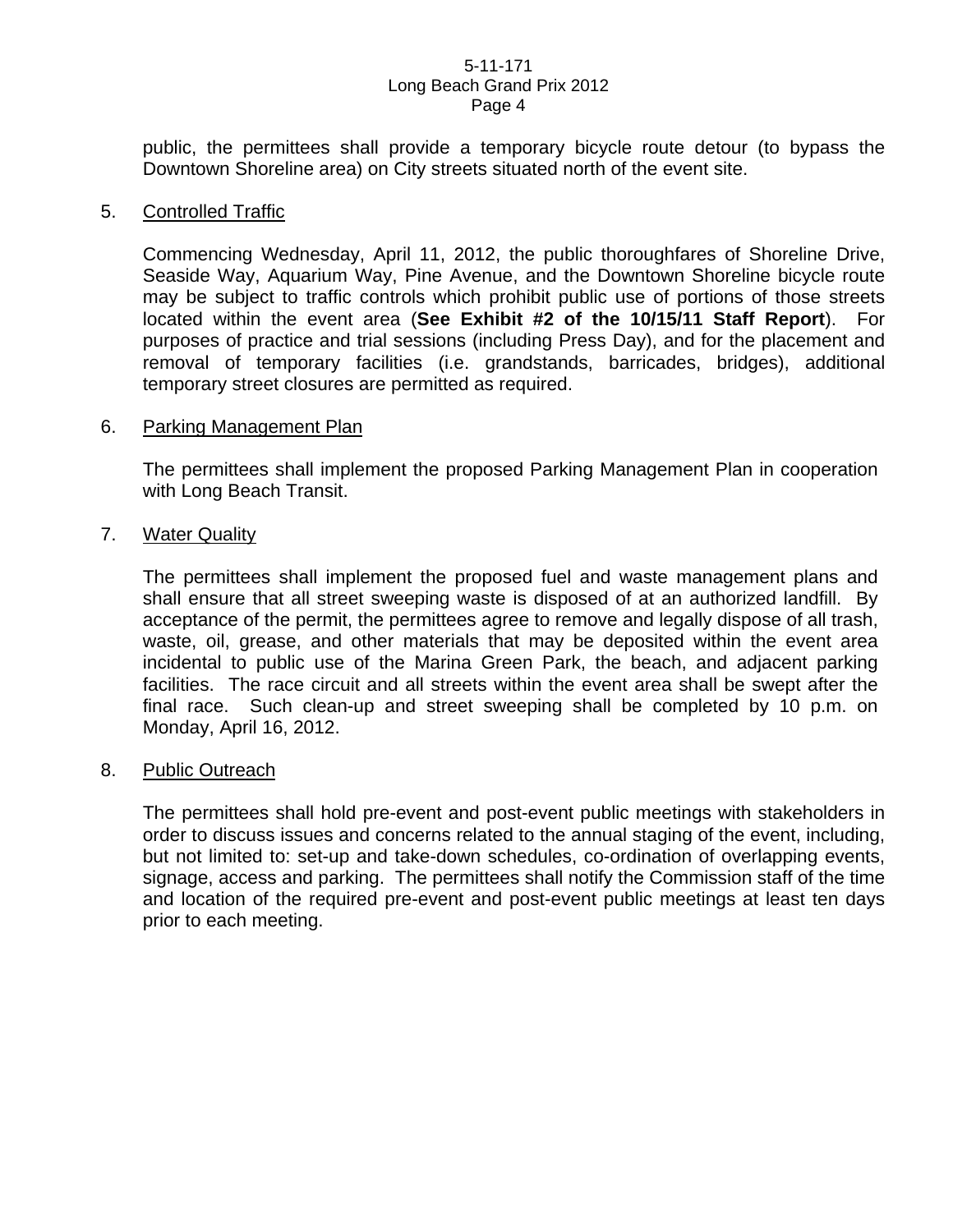## **IV. Findings and Declarations**

The Commission hereby finds and declares:

## **A. Project Description and Background**

The proposed project involves the 2012 Toyota Grand Prix of Long Beach, proposed to take place on April 13-15, 2012, and the installation of the temporary improvements necessary to facilitate the event. The proposed temporary improvements include the installation of cement barriers (K-rails) and safety fencing around the race course, pedestrian bridges across the race course, security fencing throughout the entire event area, and public facilities including grandstands, concession stands and portable toilets. The set-up period for the proposed event is phased over approximately sixty days prior to the event; starting with the set-up of the course and grandstands on the grounds of the convention center, and ending with the set-up of the grandstands along Shoreline Drive west of Pine Avenue.

Public access to the event area is restricted and admission fees are charged to race spectators on the three race days of April 13, 14 and 15, 2012 (Friday through Sunday). Prior to the three race days, the activities associated with the proposed event are free to the general public with no admission fees being charged. Access to some portions of the event area (not the waterfront) will be restricted during Press Day, Tuesday, April 3, 2012.

The Long Beach Grand Prix race circuit is comprised of approximately two miles of City streets in the Downtown Shoreline area of Long Beach, primarily Shoreline Drive, Seaside Way, Aquarium Way, and Pine Avenue South (Exhibit #2). These streets, all located on State Tidelands, provide access to the Downtown Marina, Long Beach Convention Center, Hyatt Hotel, Shoreline Village Shopping Center, Shoreline Park, the Aquarium of the Pacific, and the public beach. The proposed racecourse for 2012 is the same circuit as it has been approved for the past twelve events (2000-2011) in that it avoids the enclosure of The Pike commercial development. The proposed racecourse includes Aquarium Way, which passes between the Long Beach Aquarium of the Pacific and the adjacent City-owned parking structure (Exhibit #2). The Aquarium of the Pacific will be closed to the public on April 13, 14 and 15, 2012, when the building will be utilized for activities associated with the proposed event.

Because the event area is located on State Tidelands, it falls within the Commission's area of original jurisdiction and must obtain a coastal development permit from the Commission. The proposed 2012 race will be the  $38<sup>th</sup>$  annual staging of the event (inaugural 1975). The Commission approved the following coastal development permits for races in previous years: P-75-5135/A-108-75, P-76-9568, P-77-2224/A-537-77, P-78-4102, P-79-6086, P-80-7201, 5- 81-235, 5-82-634, 5-83-930, 5-84-332, 5-85-718, 5-86-923, 5-87-928, 5-88-764, 5-89-1110, 5- 90-1058, 5-91-819, 5-92-432, 5-93-282, 5-94-163, 5-95-186, 5-96-236, 5-97-280, 5-98-403, 5- 99-389, 5-00-398, 5-01-381, 5-02-372, 5-03-484, 5-04-366, 5-05-317, 5-06-353, 5-07-384, 5- 08-289, 5-09-212 and 5-10-211.

The Downtown Shoreline area of Long Beach, where the proposed event is located, is a popular coastal recreation area that provides the public with excellent coastal access opportunities and many different types of free and lower cost recreational activities. Throughout the year, visitors to the Downtown Shoreline area can take advantage of sailing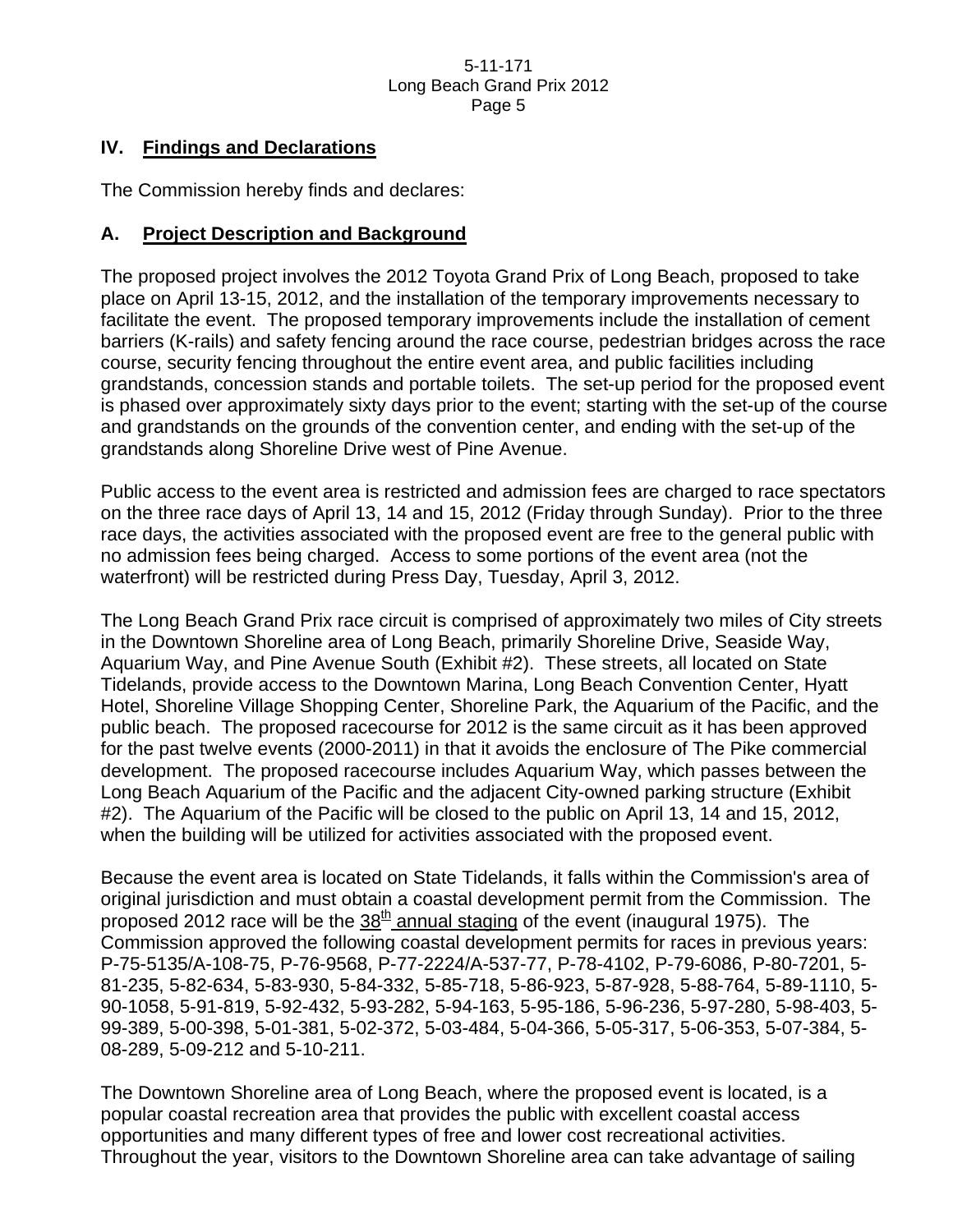and boating opportunities, use the coastal bicycle path, go fishing, sightsee, visit coastal parks and the public beach, or shop at Shoreline Village and The Pike. Many of these activities are free or lower cost visitor and recreational opportunities protected by Section 30213 of the Coastal Act.

As in previous years, the proposed event will temporarily interfere with public access to the many lower cost visitor and recreational opportunities in the Downtown Shoreline area of Long Beach. The applicants state that public access to the event area, including the Aquarium of the Pacific and Shoreline Village Shopping Center, will be limited to ticket holders between 6 a.m. and 6 p.m. on the three race days of April 13, 14 and 15, 2012 (Exhibit #3). Public access may also be temporarily restricted in various areas during the set-up of the temporary improvements used for the races. The applicants have planned the proposed event (and setup and take-down phases) to minimize conflicts with the attractions and activities located in and around the event area (Exhibit #4).

## **Set-up and Take-down**

The set-up period for the proposed event is phased over approximately sixty days prior to the event. Set-up involves the placement of the temporary event facilities (i.e. grandstands, barricades, overhead pedestrian bridges, cables, fences, barricades, etc…) along Shoreline Drive and the other streets that are part of the circuit. The barriers along the streets and the use of some of the public parking area for grandstands creates challenges each year for the aquarium and the nearby commercial establishments during the weeks leading up to the annual event. Local businesses and the aquarium have voiced concerns that their business goes down as soon as the barriers go up, even though physical access to the destinations is not blocked. In order to discuss issues and concerns related to the annual staging of the event, the applicants have agreed to hold pre-event and post-event public meetings with stakeholders, including local businesses and the aquarium. Issues addressed at the public meetings, include, but are not limited to: set-up and take-down schedules, co-ordination of overlapping events, signage, access and parking.

In order to minimize adverse impacts to local attractions during the set-up period, the applicants have also committed to phasing the set-up so that the barriers and grandstands along Shoreline Drive west of Pine Avenue (by Rainbow Harbor and The Pike) are the last ones to be erected. The applicants' phased approach minimizes the adverse effects in the Pine Avenue/Shoreline Drive area by reducing the set-up period in this area to about ten days. In addition, the take-down will commence in this area on Sunday, April 15, 2012, immediately following the final race. The parking lot south of Shoreline Drive where the grandstands are set up will be reopened on Tuesday, April 17, 2012.

In order to further mitigate the psychological barriers to public access caused by the barriers (K-rails) and occupation of some of the public parking facilities, applicants' proposal also includes the utilization of variable message signs during the event set-up and take-down periods to assist the public in accessing the destinations in the Downtown Shoreline area. The signs will announce to the public that the Aquarium of the Pacific and the Pike and Shoreline Village restaurant and retail stores are open, and will direct the public to available parking facilities. Special Condition Two requires the applicants to utilize the variable message signs as proposed during the event set-up and take-down periods.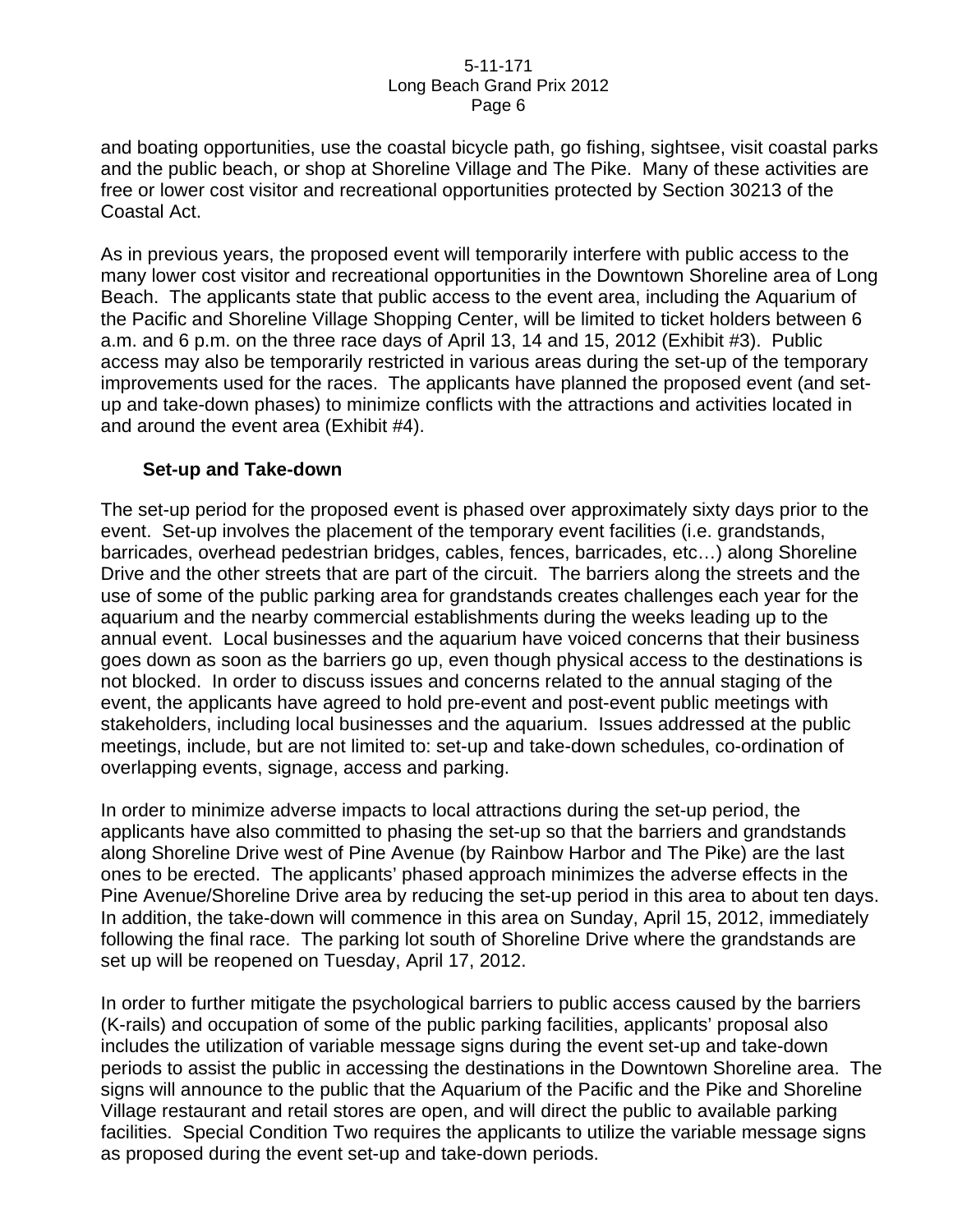## **Marina Access**

The proposed marina access plan allows boat owners to access the marina and their boats without interruption by allowing vehicular access (for boat owners) to the marina parking lot (Exhibit #4). As proposed, general public pedestrian access to the Downtown Marina will also be maintained at all times, including the three days when admission is charged to attend the proposed event.

## **Shoreline Park and Rainbow Harbor Access**

The applicants propose to arrange the event's perimeter fencing in a manner that will allow continuous public access to Shoreline Park and the Rainbow Harbor lower esplanade at all times, including the three days when admission is charged to attend the proposed event (Exhibit #4). Special Condition Three requires unrestricted access to Shoreline Park and lower Rainbow Harbor Esplanade to the Pine Avenue Pier during the three days of the race. Therefore, Shoreline Park and the Rainbow Harbor waterfront will remain open and accessible to the general public during the entire event.

## **Regional Bicycle Route**

The regional bicycle route runs along the Los Angeles River, through the Downtown Shoreline area, and along the City's beach toward the Orange County beaches. The route provides direct bicycle access to Long Beach and Orange County beaches from Los Angeles and many other inland cities. The proposed event will temporarily interfere with the public's use of the regional bicycle route as it passes through the Downtown Shoreline area of Long Beach. The applicants propose, however, to minimize interference with the public's use of the regional bicycle route by keeping it open during the event's sixty-day set-up period. The applicants propose to close a two-mile section of the regional bicycle route for safety reasons during a six-day period prior to, and during, the proposed event (Exhibit #4). During the six-day period when the bicycle route would be closed, the permittees are required to provide a temporary bicycle route detour (to bypass the Downtown Shoreline area) on City streets situated north of the event site.

## **Parking**

The applicants have submitted a parking management plan that calls for the use of over 6,500 off-street parking spaces throughout the downtown area, with public transportation providing connections to the event area (Exhibit #6). An additional 15,000 parking spaces are available on the public streets located inland of the proposed event. Spectators from outlying areas will be encouraged to take Long Beach Transit buses and the Blue Line light-rail train to the event. The permit approval is conditioned to require the permittees to implement the Parking Management Plan in cooperation with Long Beach Transit as proposed.

The proposed event involves the use of public beach area at the foot of 1<sup>st</sup> Place as a temporary parking facility. This compacted beach area (situated inland of the bicycle path) and the adjacent Alamitos Avenue public beach parking lot have been routinely used as the designated parking reservoirs for the Gay Pride Festival and the Grand Prix. This overflow parking area is the only parking area situated on a sandy beach in Long Beach. Because of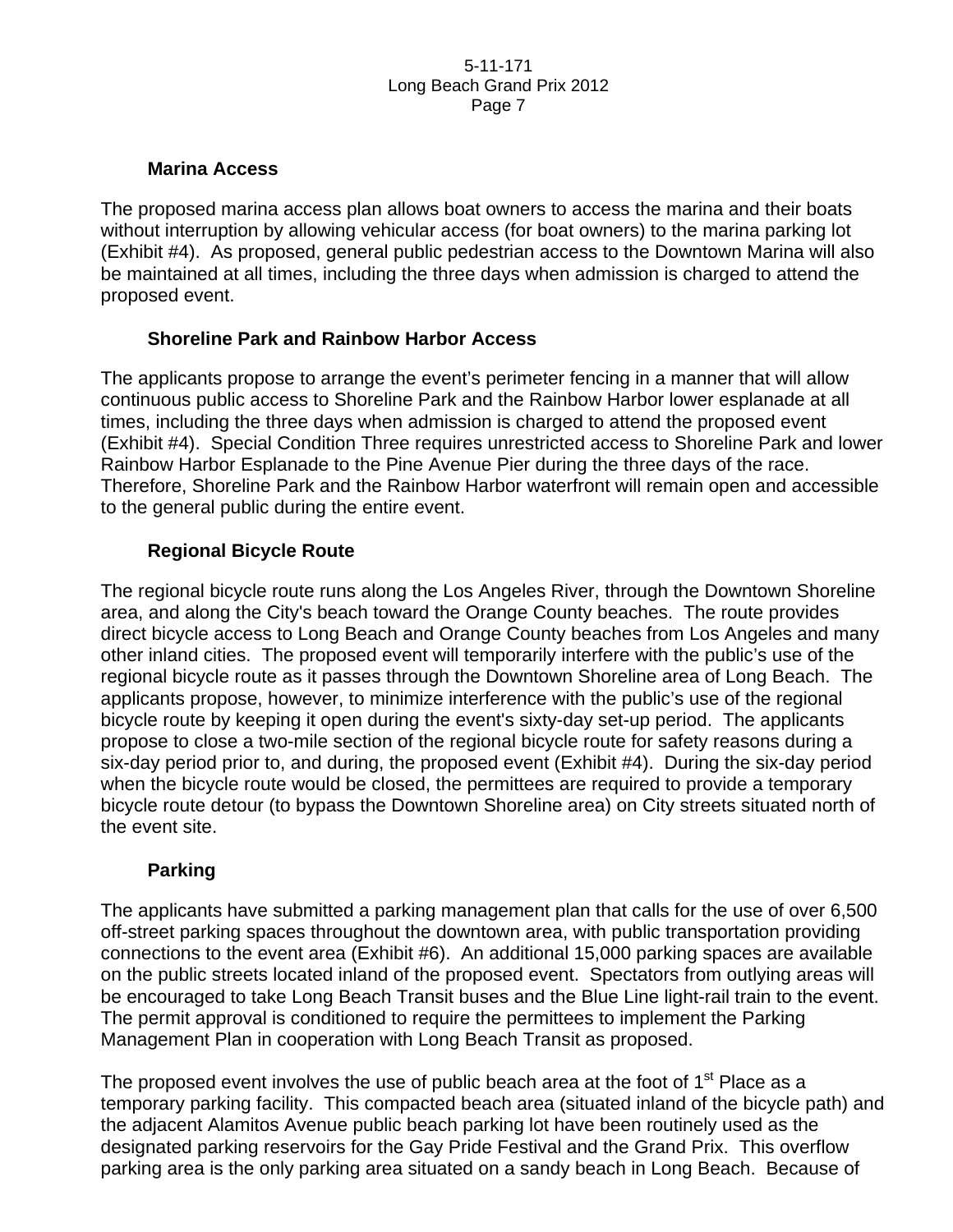the large sandy beach located seaward of the bicycle path, the compacted beach area used as a temporary parking facility (inland of the bicycle path) is seldom used for recreational purposes. Therefore, the temporary use of the beach area situated inland of the bicycle path will not adversely affect public access or recreational opportunities.

## **Water Quality**

In order to minimize impacts on the marine environment caused by the proposed event, the applicants have developed a fuel management plan that includes provisions to prevent fuel spills and to mitigate any fuel spill that may occur (Exhibit #5). The applicants also propose to clean the streets continuously during the proposed event in order to prevent debris from entering the storm drain system that drains directly into the Los Angeles River and Queensway Bay. Polluted runoff that enters the storm drains is not treated and contributes to lower water quality in the adjacent coastal waters.

For management of the waste that will be generated by the proposed event, the applicants have contracted with waste management companies to dispose of trash and to provide and maintain approximately six hundred portable toilets for the proposed event. The sanitary waste will be removed from holding tanks using a vacuum truck and disposed of into the City's sanitary sewer system for treatment.

## **B. Public Access and Recreation**

As conditioned, the proposed development will not have any new adverse impact on public access to the coast or to nearby recreational facilities, and it will not interfere with public recreational use of coastal resources. The proposed development, as conditioned, protects coastal areas suited for recreational activities. Therefore, the Commission finds that the proposed development, as conditioned, is in conformity with Coastal Act Sections 30210 through 30214, Coastal Act Sections 30220 through 30224, and Section 30252 of the Coastal Act regarding public access and the promotion of public recreational opportunities.

# **C. Marine Resources and Water Quality**

The proposed event will be occurring in a location where there is a potential for a discharge of polluted runoff from the site into coastal waters. The spilling of fuel, debris or waste onto the beach or in a location where it could be carried into coastal waters would result in an adverse effect on the marine environment. In order to reduce the potential for adverse impacts on water quality, the Commission imposes a special condition requiring the appropriate storage and handling of fuel, waste, oil, grease and other materials. In addition, the streets shall be swept after the event and all street sweeping waste shall be disposed of at an authorized landfill. As conditioned, the Commission finds that the development conforms with Sections 30230 and 30231 of the Coastal Act.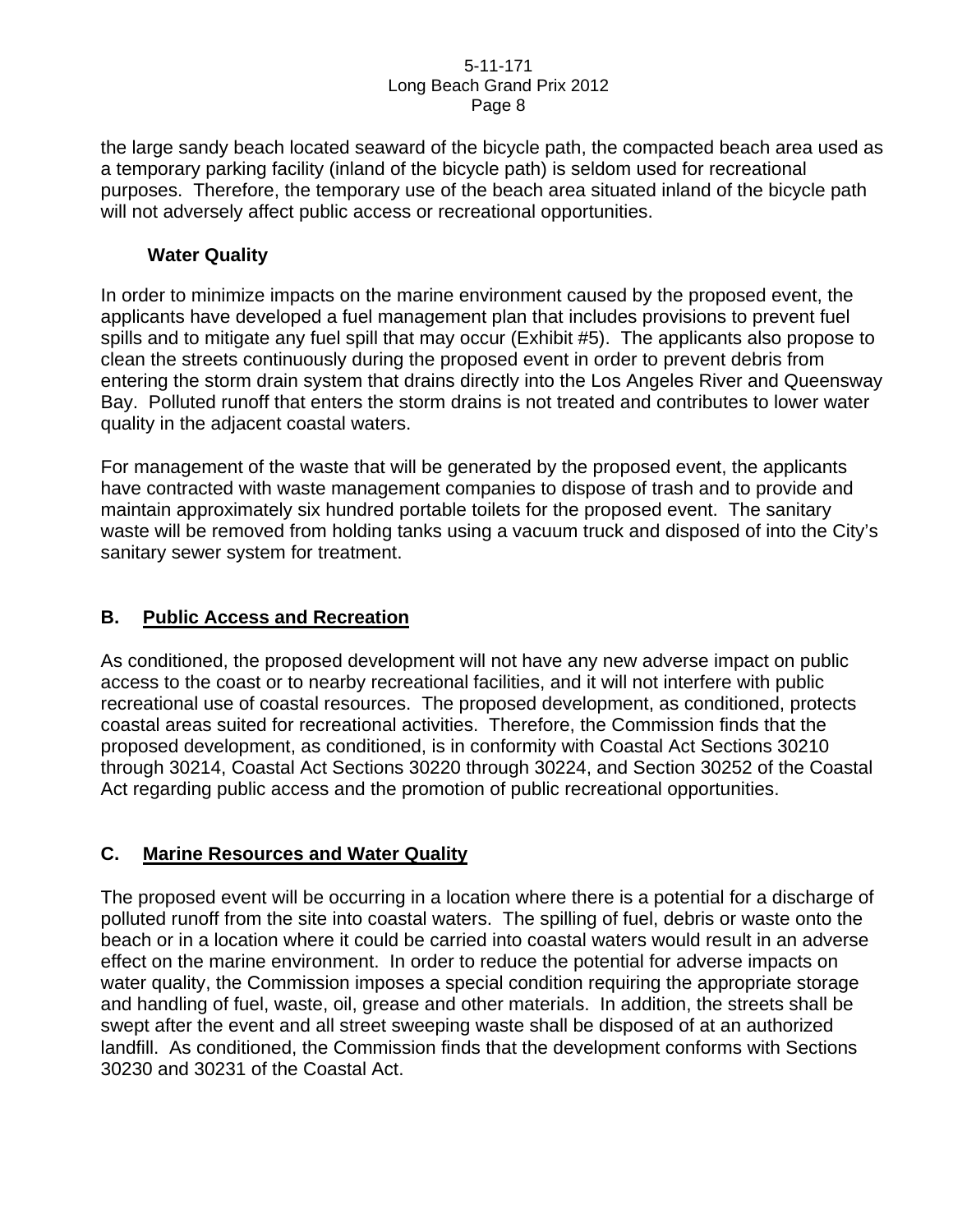## **D. Development**

The development is located within an existing developed area and, as conditioned, will be compatible with the character and scale of the surrounding area, has been designed to assure structural integrity, and will avoid cumulative adverse impacts on public access. Therefore, the Commission finds that the development, as conditioned, conforms with Sections 30250, 30251, 30252, 30253 and the public access provisions of the Coastal Act.

## **E. Environmentally Sensitive Habitat Areas (ESHA)**

As conditioned, the development will not result in significant degradation of adjacent habitat, recreation areas, or parks and is compatible with the continuance of those habitat, recreation, or park areas. Therefore, the Commission finds that the project, as conditioned, conforms with Section 30240(b) of the Coastal Act.

# **F. Local Coastal Program (LCP)**

A coastal development permit is required from the Commission for the proposed development because it is located within the Commission's area of original jurisdiction. The Commission's standard of review for the proposed development is the Chapter 3 policies of the Coastal Act. The City of Long Beach certified LCP is advisory in nature and may provide guidance. The Commission certified the City of Long Beach LCP on July 22, 1980. As conditioned, the proposed development is consistent with Chapter 3 of the Coastal Act and with the certified LCP for the area.

# **G. California Environmental Quality Act (CEQA)**

Section 13096 of the California Code of Regulations requires Commission approval of coastal development permit application to be supported by a finding showing the application, as conditioned by any conditions of approval, to be consistent with any applicable requirements of the California Environmental Quality Act (CEQA). Section 21080.5(d)(2)(A) of CEQA prohibits a proposed development from being approved if there are feasible alternatives or feasible mitigation measures available which would substantially lessen any significant adverse effect which the activity may have on the environment.

The City of Long Beach, the lead agency for CEQA, has determined that the proposed event is categorically exempt from CEQA. The proposed project has been conditioned in order to be found consistent with the Chapter 3 policies of the Coastal Act. As conditioned, there are no feasible alternatives or additional feasible mitigation measures available which would substantially lessen any significant adverse effect which the activity may have on the environment. Therefore, the Commission finds that the proposed project, as conditioned to mitigate the identified impacts, is the least environmentally damaging feasible alternative and complies with the applicable requirements of the Coastal Act to conform to CEQA.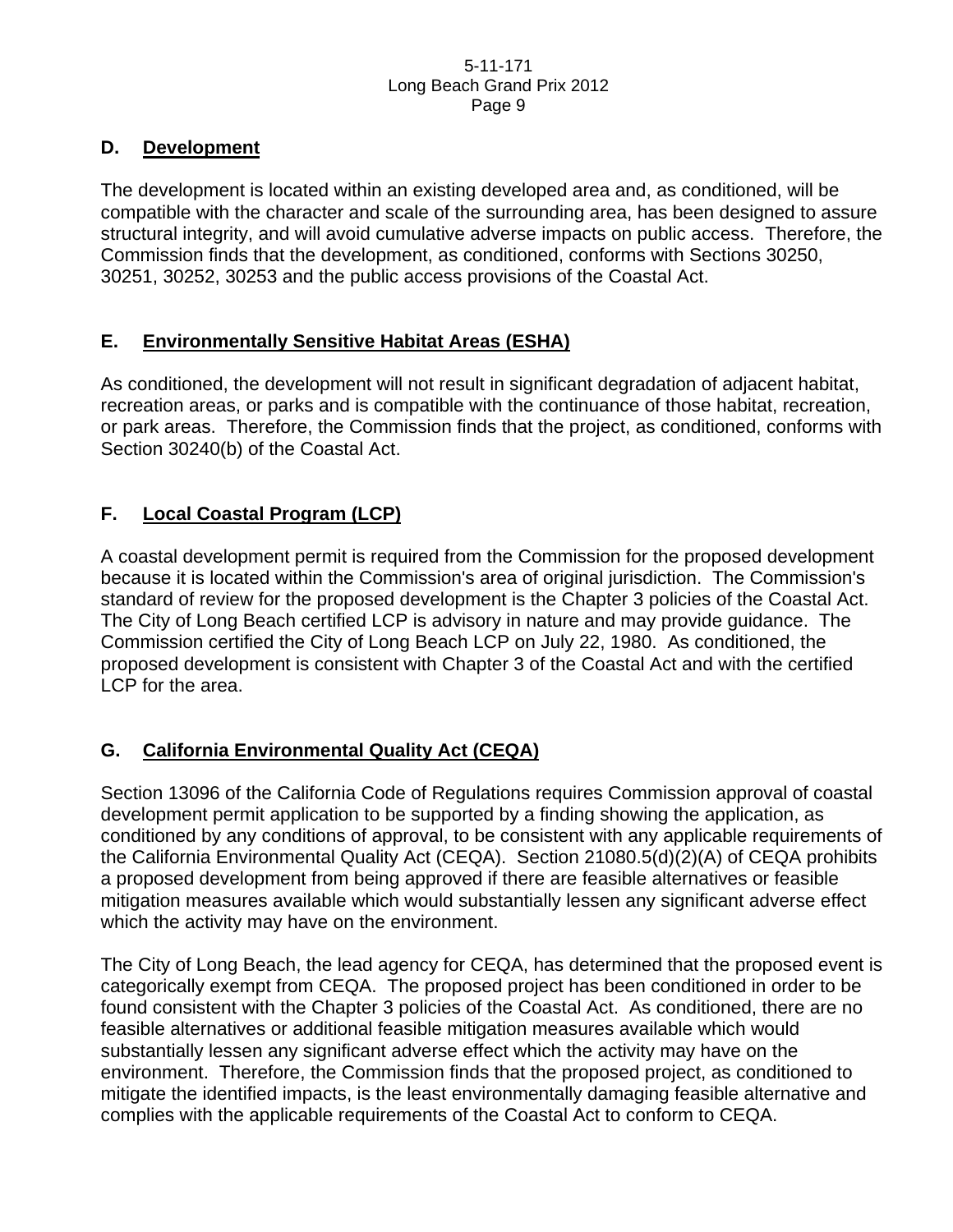

2012 TOYOTA GRAND PRIX OF LONG BEACH<br>  $\frac{1}{2}$ <br>  $\frac{1}{2}$ <br>  $\frac{1}{2}$ 

EXHIBIT  $\sharp$   $\mathcal{I}$ PAGE<sub>44</sub>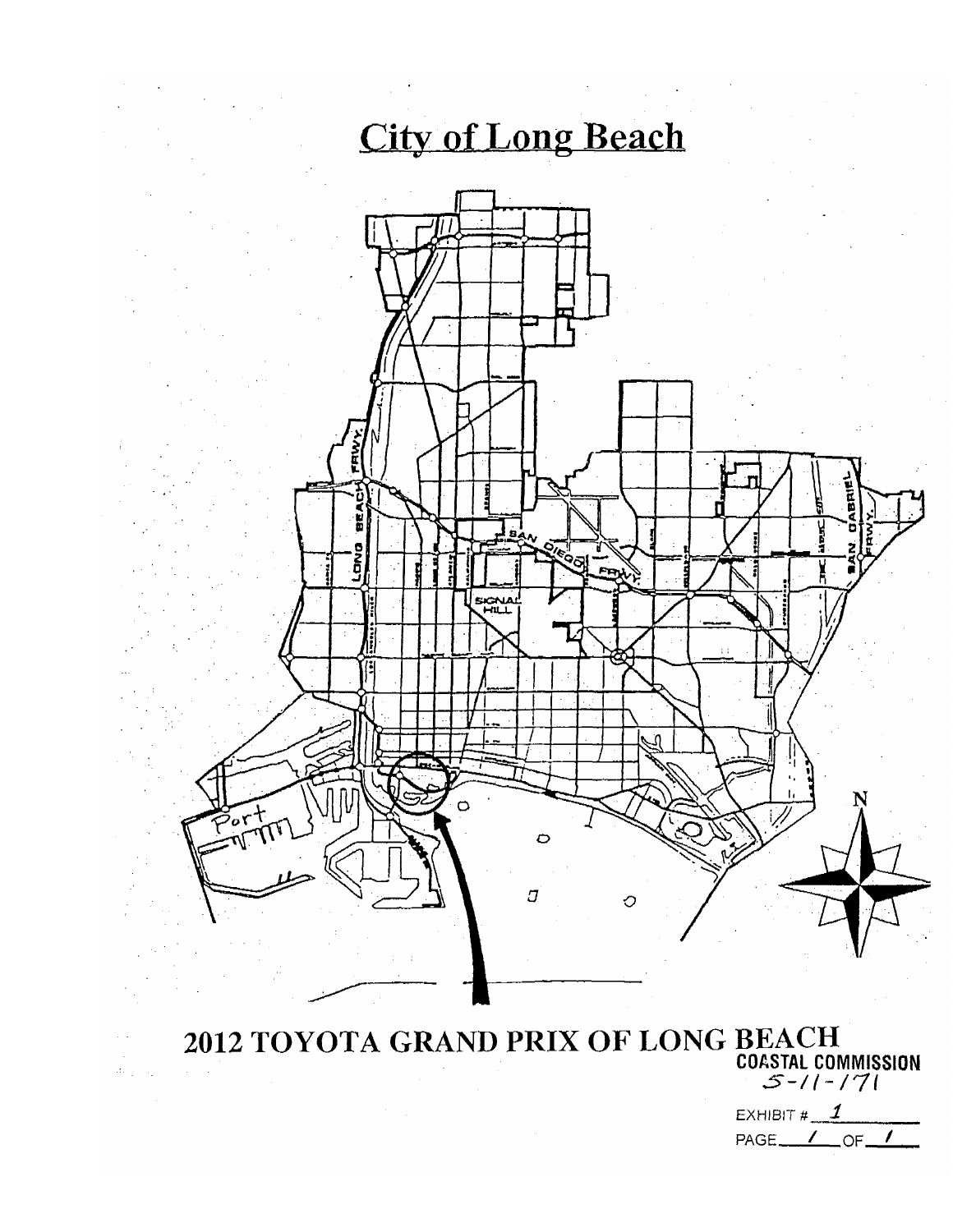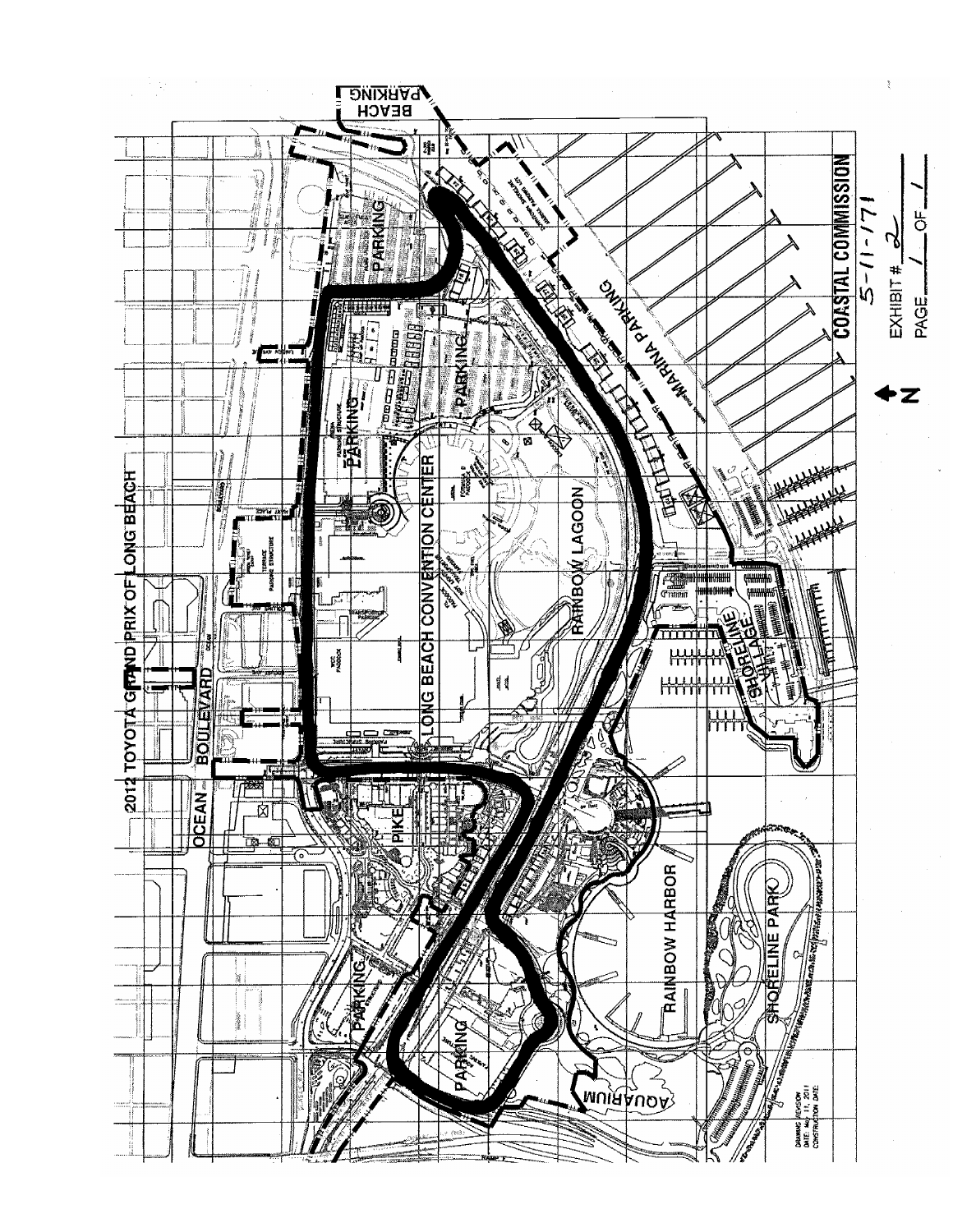

2012 TOYOTA GRAND PRIX OF LONG BEACH CIRCUIT MAP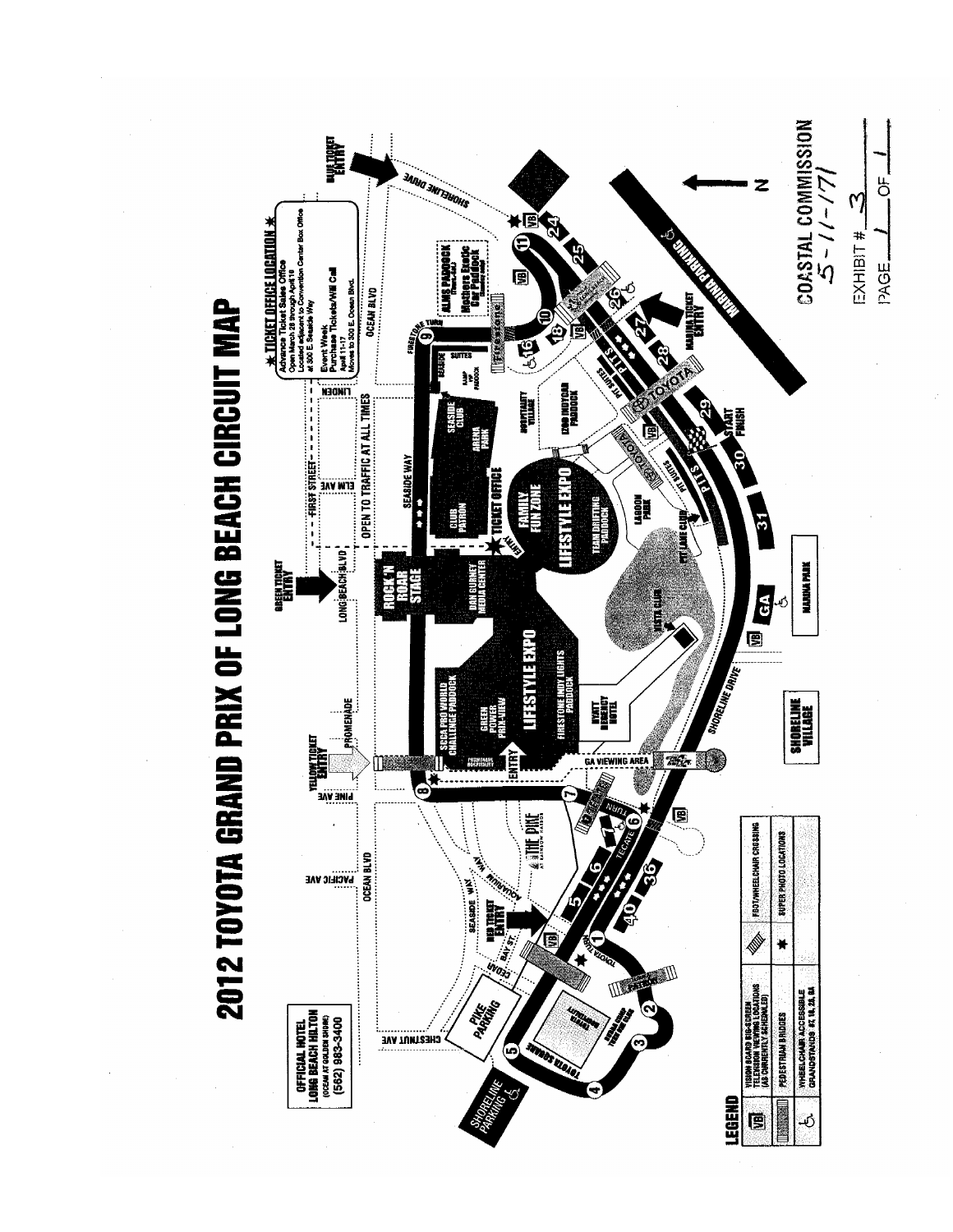

#### **SUPPLEMENTAL INFORMATION**

#### **2012 COASTAL COMMISSION APPLICATION**

#### **GRAND PRIX ASSOCIATION OF LONG BEACH**

#### **COASTAL COMMISSION APPLICATIONS**

5-09-212

 $5-10-211$ 

First Application: Second Application: **Third Applications:** Fourth Application: Fifth Application: Sixth Application: Seventh Application: Eighth Application: Ninth Application: Tenth Application: Eleventh Application: Twelfth Application: Thirteenth Application: Fourteenth Application: Fifteenth Application: Sixteenth Application: Seventeenth Application: Eighteenth Application: Nineteenth Application: Twentieth Application: **Twenty-first Application:** Twenty-second Application: Twenty-third Application: Twenty-fourth Application: Twenty-fifth Application: Twenty-sixth Application: Twenty-seventh Application: Twenty-eighth Application: Twenty-ninth Application: Thirtieth Application: Thirty-first Application: Thirty-second Application: Thirty-third Application: Thirty-fourth Application: Thirty-fifth Application: Thirty-sixth Application:

P-4-11-75-5135 and Appeal No. 108-75 P-12-6-76-9568 P-11-3-77-2224 and Appeal No. 537-77 P-10-2-78-4102 P-79-6086 P-80-7201 P-81-235 5-82-634 5-83-930 5-84-332 5-85-718 5-86-923 5-87-928 5-88-764 5-89-1110 5-90-1058 5-91-819 5-92-432 5-93-282 5-94-163 5-95-186 5-96-236 5-97-280 5-98-403 5-99-389 5-00-398 5-01-381 5-02-374 5-03-484 5-04-366 5-05-317 5-06-353 5-07-384 5-08-289

**COASTAL COMMISSION**  $5 - 11 - 171$ **EXHIBIT #** OF  $\mathcal{Z}$ PAGE.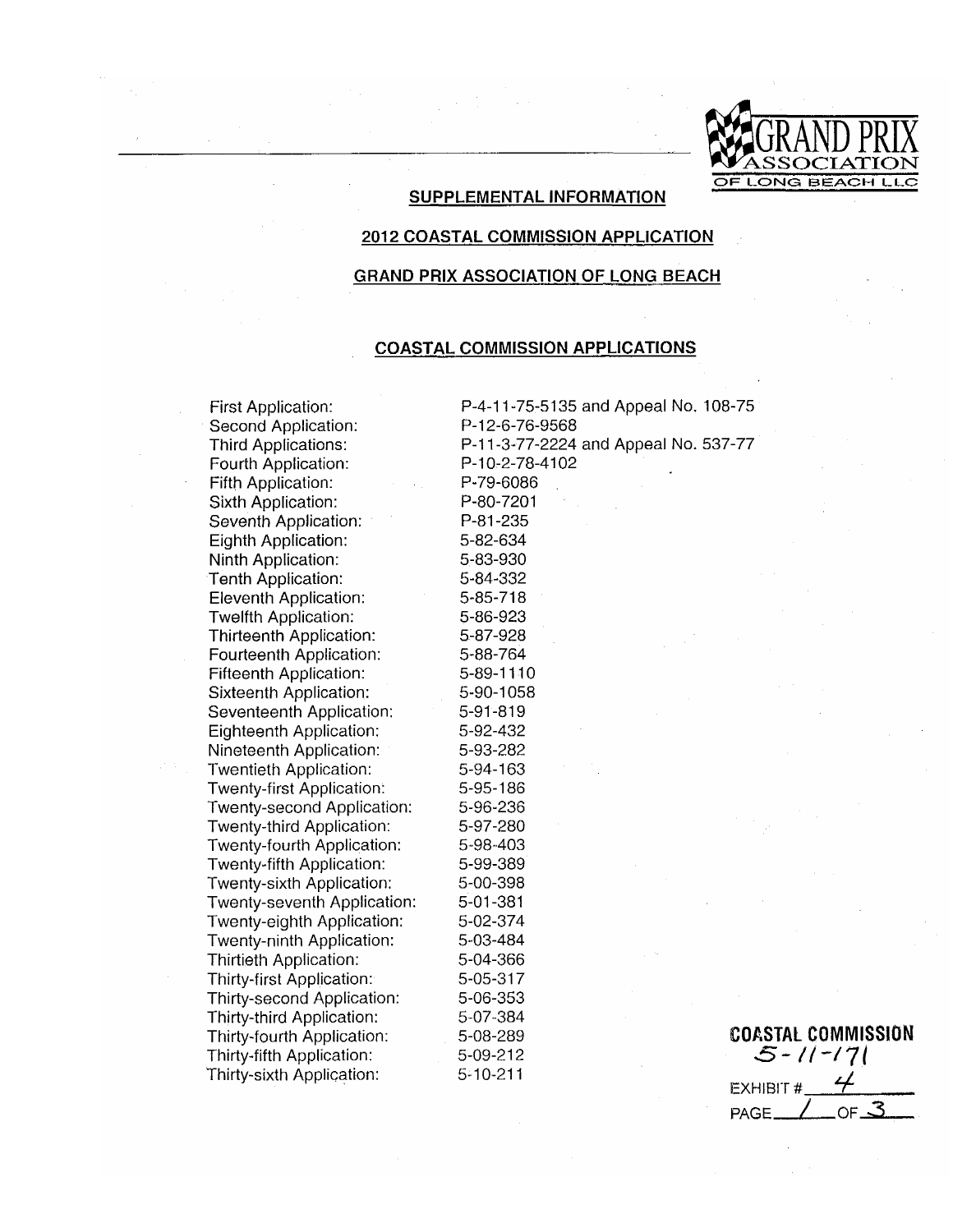#### **2012 CIRCUIT CONSTRUCTION**

The primary safety system of the Toyota Grand Prix of Long Beach circuit consists of 12' long, 20" wide, 39" high reinforced concrete blocks each weighing 10,000 lbs., countersunk 24" deep into each lock and 3' from each end are 3" diameter holes designed to carry 12' long fence posts. The posts are bent at an angle of 45 degrees at the 10' mark. All the posts are tied together by three strands of minimum 1/2" reinforced cable, chain link fence is then mounted on the posts and cable and tied with regular fence ties.

With four exceptions, all turns on the Toyota Grand Prix circuit have either escape roads or run-off areas. All escape areas/runoffs have tire walls installed in order to absorb the potential impact and dissipate the resultant energy.

All grandstands are located at a minimum of 10' behind spectator fences.

#### **MARINA ACCESS**

The Grand Prix Association of Long Beach and Long Beach Marine Bureau have developed a system which will provide Marina boat owners with access to their boats during the event weekend. The plan calls for vehicle access to the marina parking lot via a temporary hard pack dirt road south of the Villa Riviera building east of the marina parking lot.

Access to shops and facilities at Shoreline Village will be available to all spectators during the event.

#### SHORELINE PARK (SHORELINE PENINSULA) ACCESS

The Grand Prix Association of Long Beach and the City of Long Beach have developed a plan which will provide the general public access to Shoreline Park (Shoreline Peninsula) during the event weekend. The plan calls for access to the park via Golden Shore or Magnolia to the Aquarium Service Road. They will follow the Aquarium Service Road under the Queensway Bridge to the park. Parking will be available in Shoreline Park and the Catalina Landing Parking Structure.

**COASTAL COMMISSION** 5 - 11 - 171

EXHIBIT  $\frac{4}{5}$   $\frac{4}{5}$ PAGE  $2$  OF  $3$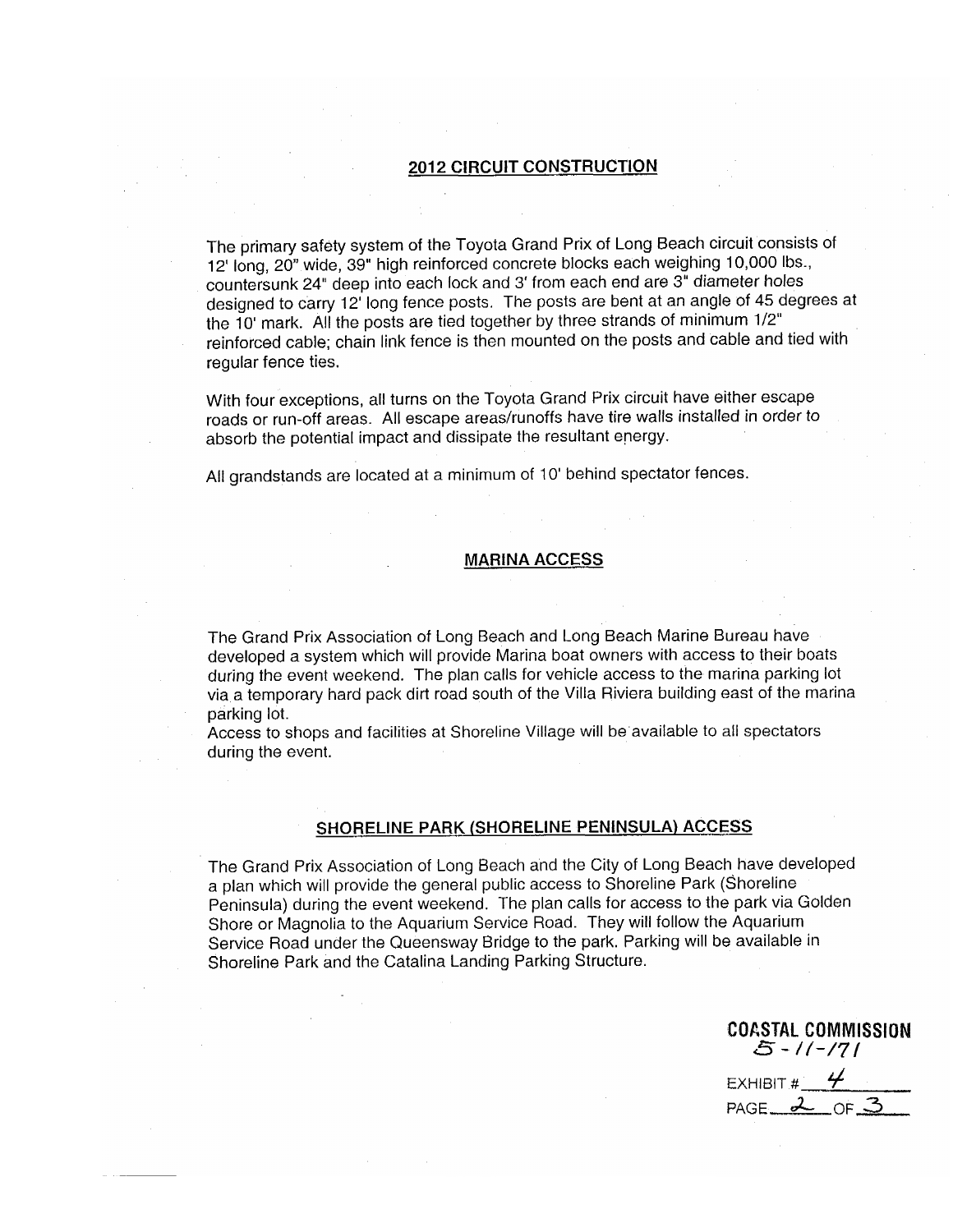#### RAINBOW HARBOR (LOWER ESPLANADE & PIER POINT LANDING)

The Grand Prix Association of Long Beach and the City of Long Beach have developed a plan which will provide the general public access to Rainbow Harbor (Lower Esplanade & Pier Point Landing) during the event weekend. The plan calls for access to the Harbor via Golden Shore or Magnolia to the Aquarium Service Road. They will follow the Aquarium Service Road under the Queensway Bridge to Rainbow Harbor. Parking will be available in Shoreline Park and the Catalina Landing Parking Structure.

Upper Esplanade, Aquarium Parking Structure, Aquarium of the Pacific and the buildings south of Shoreline Drive and north of the Lower Esplanade between the Aquarium Parking Structure and Pine Avenue Circle, will be incorporated as part of the 2012 Grand Prix Circuit and will not be accessible to the general public from 6:00 a.m. to 6:30 p.m., April 13-15, 2012.

#### **REGIONAL BICYCLE ROUTE**

The Grand Prix Association of Long Beach and the City of Long Beach have developed a plan which will provide the general public access to the regional bicycle route during the set-up and take-down periods of the proposed event. However, the Regional Bicycle route through the Downtown Long Beach Shoreline area will be temporarily closed, from Shoreline Park to approximately 200 yards east of Alfredo's Concession Stand, to public use starting at 6:00 a.m. Wednesday April 11, 2012 to 5:00 p.m. Monday April 16, 2012. During the times of closures a temporary bicycle route detour will be provided by the City of Long Beach utilizing streets north of the event site to bypass the Downtown Long Beach Shoreline area.

**COASTAL COMMISSION**  $5 - 11 - 171$ EXHIBIT #  $4$ PAGE\_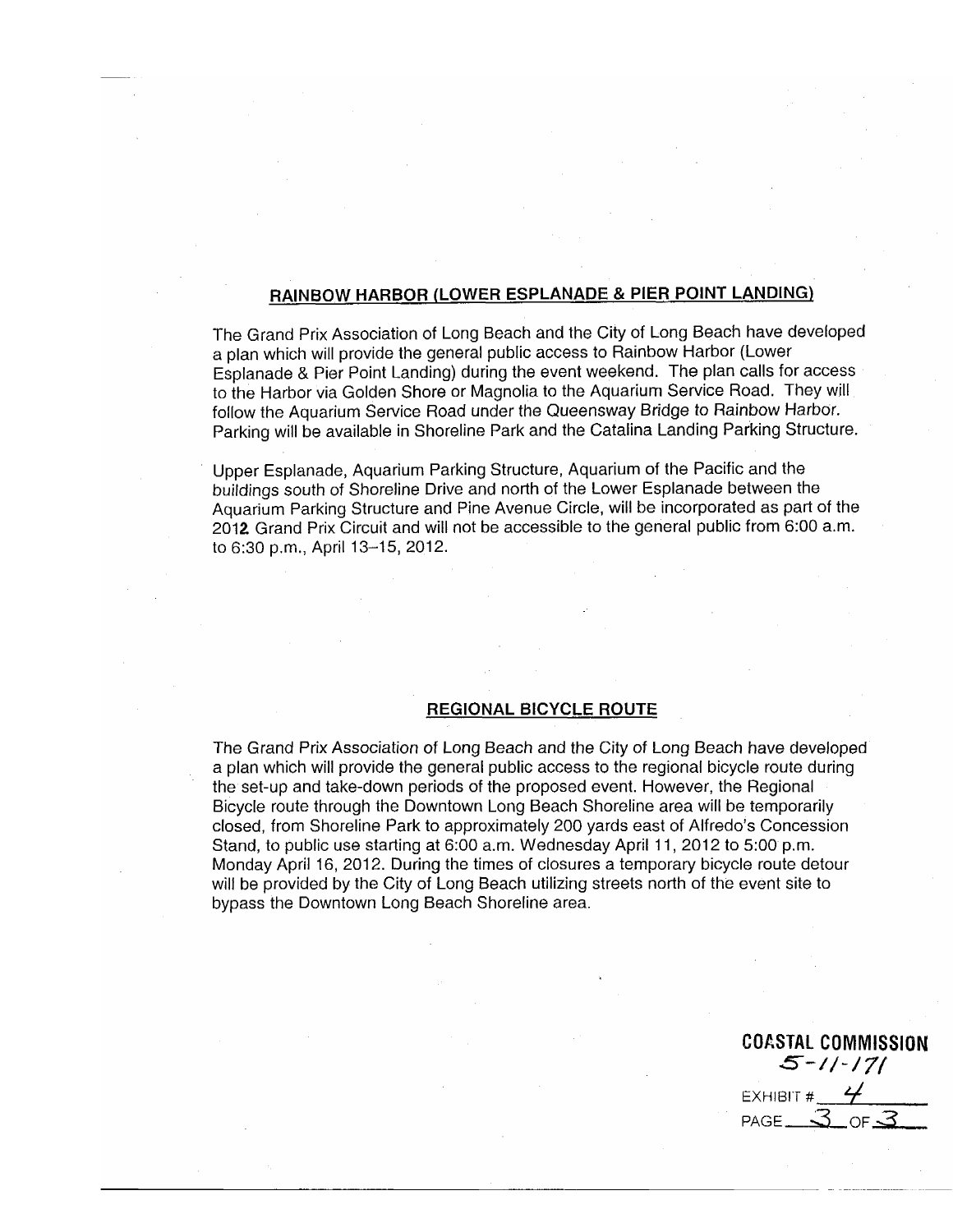**EXHIBIT** "A"



# **CITY OF LONG BEACH**

OFFICE OF THE CITY MANAGER

333 WEST OCEAN BOULEVARD . LONG BEACH, CALIFORNIA 90802 . (562) 570-6711 . FAX (562) 570-6583

PATRICK H. WEST **CITY MANAGER** 

May 9, 2011

**RECEIVED**<br>South Coast Region

**JUL 1 2 2011** 

Mr. Dwight Tanaka Director of Operations Grand Prix Association of Long Beach 3000 Pacific Avenue Long Beach, CA 90806

CALIFORNIA COASTAL COMMISSION

Re: Grand Prix of Long Beach, April 13, 2012 - April 15, 2012

Dear Dwight:

This will respond to your request relative to specific items that must be included in your application to the California Coastal Commission. The City will take the following actions relative to environmental issues:

- As has been our practice for many years, Fire personnel on land and Lifeguard personnel on  $\bullet$ water have been hired by your Association for every race and have the ability to deploy equipment and personnel to mitigate any problems should an environmental spill occur. Our lifeguard boats are equipped with containment booms to hold any contaminants in the water to isolated areas. We then notify Clean Coast Waters to assist in clean up of the site. This would be done in Queensway Bay, Rainbow Lagoon and Rainbow Harbor. To my knowledge, we have not had any spills in the 36 years of the race.
- To prevent the potential for spillage, fuel containment bladders are built around each of your fueling areas to contain any spilling. Our Public Service crews sandbag all storm drains openings to minimize any potential spill from your fuel operations. Again, I am not aware of any spills over the many years of the conduct of the race.
- Streets are continuously swept over race weekend and sweeping debris that is collected prior to and during the Grand Prix is transferred to a leak proof 20 yard roll off container. The container of debris is then transported to a transfer station for disposal at a sanitary landfill.

Please feel free to contact me should you or the Coastal Commission staff require any additional clarification or information at (562) 570-5333.

Sincerely,

David W. Ashman, Manager Special Events and Filming Bureau

**DA/Ics** 

cc: Ira Brown, Planning and Building

**COASTAL COMMISSION**  $5 - 11 - 171$ EXHIBIT  $#$  5  $PAGE$  /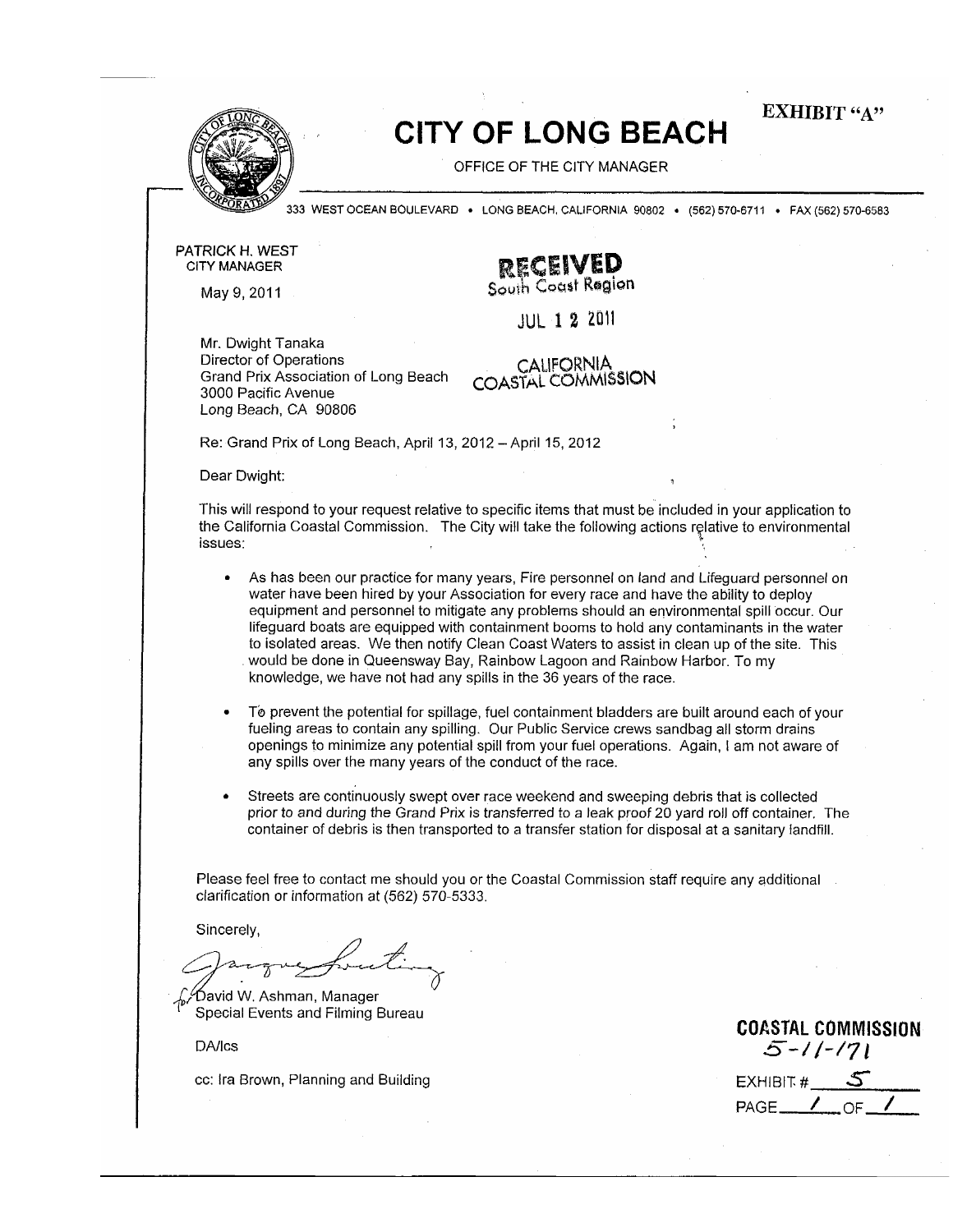#### 3. **Event Conditions**

#### $3.1.$ **General Conditions**

As a result of the Toyota Grand Prix of Long Beach race course location and necessary preparation to secure the race course, the westbound lanes of Shoreline Drive will be closed between Ocean Boulevard and Broadway beginning 7:00 AM Wednesday Morning, April 11<sup>th</sup> and opened no later than 5:00 PM Monday, April 16<sup>th</sup>. The eastbound lanes of Shoreline Drive will be closed at 3:00 PM Wednesday, April 11<sup>th</sup> and opened no later than 5:00 PM, Monday April 16<sup>th</sup>. Shoreline Drive between Pine Avenue and Shoreline Village Drive will remain open all day on April 11<sup>th</sup> and 12<sup>th</sup> and from 6:30 PM to 6:00 AM on April 13, 14 and 15 to allow access to Shoreline Village. Pine Avenue will be closed from Ocean Boulevard to Shoreline Drive from 6:00 AM to 6:30 PM on April 13, 14 and 15.

In addition, due to the race course layout, general parking on the grounds of the Long Beach Convention Center will not be available. The next section addresses parking issues in detail by day of event and specific conditions.

#### $3.2.$ Race Weekend 2012 Event Summary

There are multiple events occurring during Race Weekend 2012 that impact parking supply and traffic patterns. They include the Grand Prix, Thursday Thunder on Pine and multiple Charity Events associated with the Grand Prix. The following tables summarize the events by day.

| Event                            | 11-April<br>Wed                                                                         | 12-April<br>Thurs     | 13-Apr<br>Fri | 14-Apr<br>Sat | 15-Apr<br>Sun |
|----------------------------------|-----------------------------------------------------------------------------------------|-----------------------|---------------|---------------|---------------|
| <b>IGrand Prix</b>               | 7:00 AM Close Westbound<br>Shoreline Drive<br>3:00PM Close Eastbound<br>Shoreline Drive | All Day               | All Day       | All Day       | All Day       |
| Thursday<br>Thunder On<br>Pine : |                                                                                         | 10:00AM to<br>11:00PM |               |               |               |
| Misc. Events                     | TBD                                                                                     | TBD                   | тво           | TBD           | TBD           |

#### 2012 Race Weekend Event Summary

# 2012 Race Weekend Estimated

#### event attendance

| Event                        | 11-April<br>Wed | 12-Apr<br><b>Thurs</b> | 13-Apr<br>Fri | 14-Apr<br>Sat | 15-Apr<br>Sun | 16-Apr<br>Mon |
|------------------------------|-----------------|------------------------|---------------|---------------|---------------|---------------|
| l Grand Prix                 |                 |                        | 45,000        | 60,000        | 70,000        |               |
| Tursday Thunder on !<br>Pine |                 | 7000                   |               |               |               |               |

**COASTAL COMMISSION**  $5 - 11 - 171$ EXHIBIT #

OF.

 $PAGE$ 

TOYOTA GRAND PRIX OF LONG BEACH Traffic and Parking Management Plan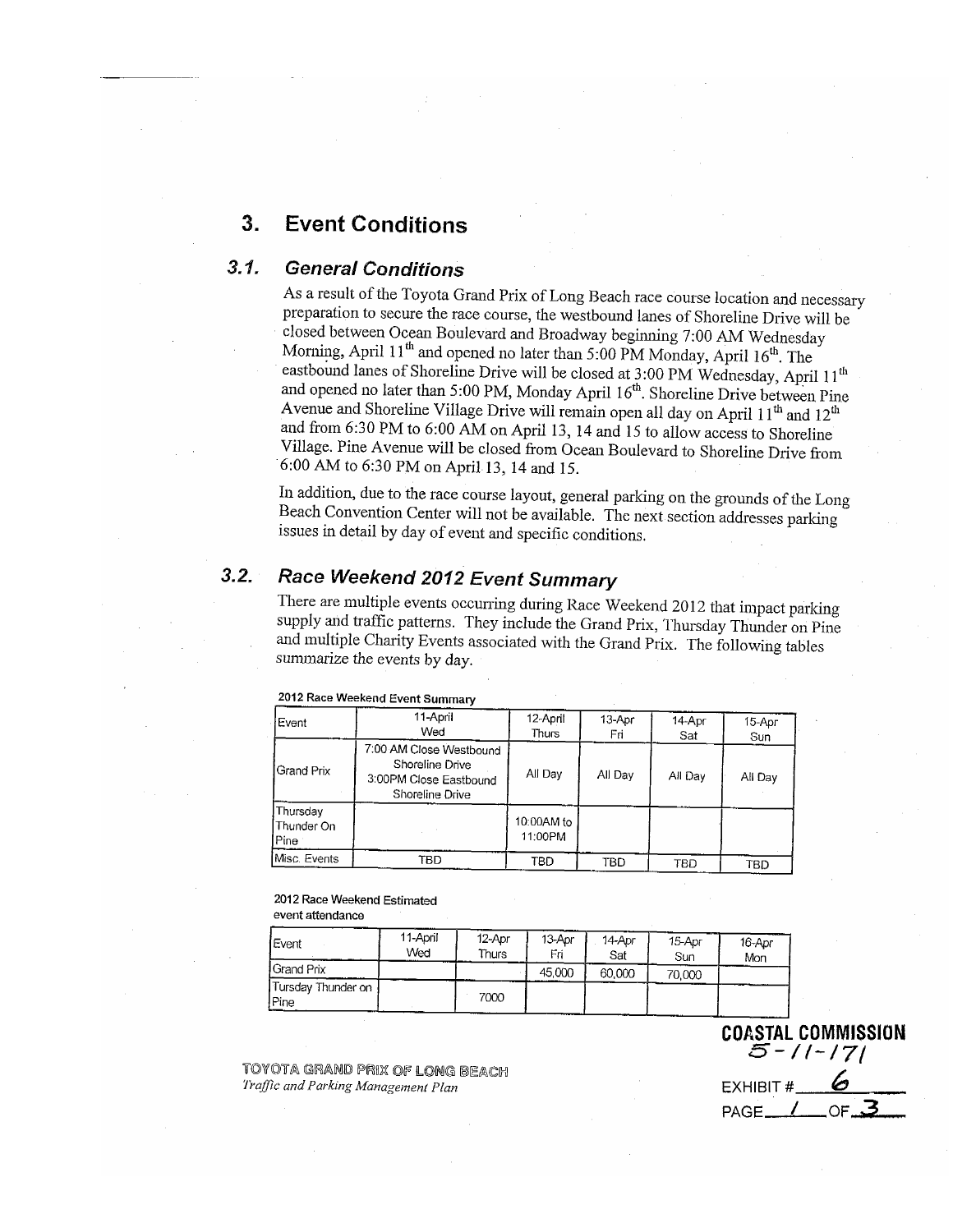#### $3.3.$ Race Weekend 2012 Parking Summary

Much was learned from the 2011 event operations in terms of parking and traffic characteristics. In order to respond to this new information data from the 2011 event and the expected conditions for the 2012 event were considered when determining the parking requirements for 2012.

The following conditions were implemented for the 2011 event and will again be implemented for the 2012 event:

- Westbound lanes of Shoreline Drive will be used for as remote parking for  $\bullet$ Grand Prix patron, employee or volunteer parking. Eastbound lanes will continue to be utilizes for volunteer, employee parking and support event transporter parking.
- The Grand Prix will be utilizing the services of the Long Beach Convention Centers Parking Operations to facilitate all parking direction and control.

These implementations require a careful examination of the 2011 event characteristics to develop a successful plan for 2012. Because we have excellent data on parking from the 2011 event, this data was used as a starting point for developing a strategy.

Parking was maximized on each event day of the 2011 in the Terrace, Aquarium, Arena, Marina and Hyatt Parking Lots. Also maximized were the Shoreline Drive and Beach Temporary Parking areas. The following table shows parking conditions in those areas on each event day in 2011. The data came from Long Beach Convention Centers Parking Operations.

| 40 I LEGININ DOIIGIN |                    |                                |      |
|----------------------|--------------------|--------------------------------|------|
| Dav                  | <b>GP Vehicles</b> | Available Spaces Unused Spaces |      |
| 'Friday              | 4.500              | 250                            | 753. |
| Saturday             | 25C                |                                |      |
| Sunday               | 250                |                                |      |

2011 Parking Demand

The Grand Prix Association of Long Beach and the City of Long Beach have developed a parking space availability agreement for each day of the 2012 race. The number of spaces available for race patrons on each day of the 2011 race is shown in the table below.

2012 Parking Supply Summary

| Ja۱      | Space for GP |
|----------|--------------|
| Friday   | 12.669       |
| Saturday | 22,669       |
| Sunday   | 22.669       |

Conversations with City of Long Beach parking operations indicate that parking fees for the 2012 event will be relatively the same as they were for the 2011 event.

TOYOTA GRAND PRIX OF LONG BEACH Traffic and Parking Management Plan

 $5 - 11 - 171$ EXHIBIT # PAGE  $20F$ 

**COASTAL COMMISSION**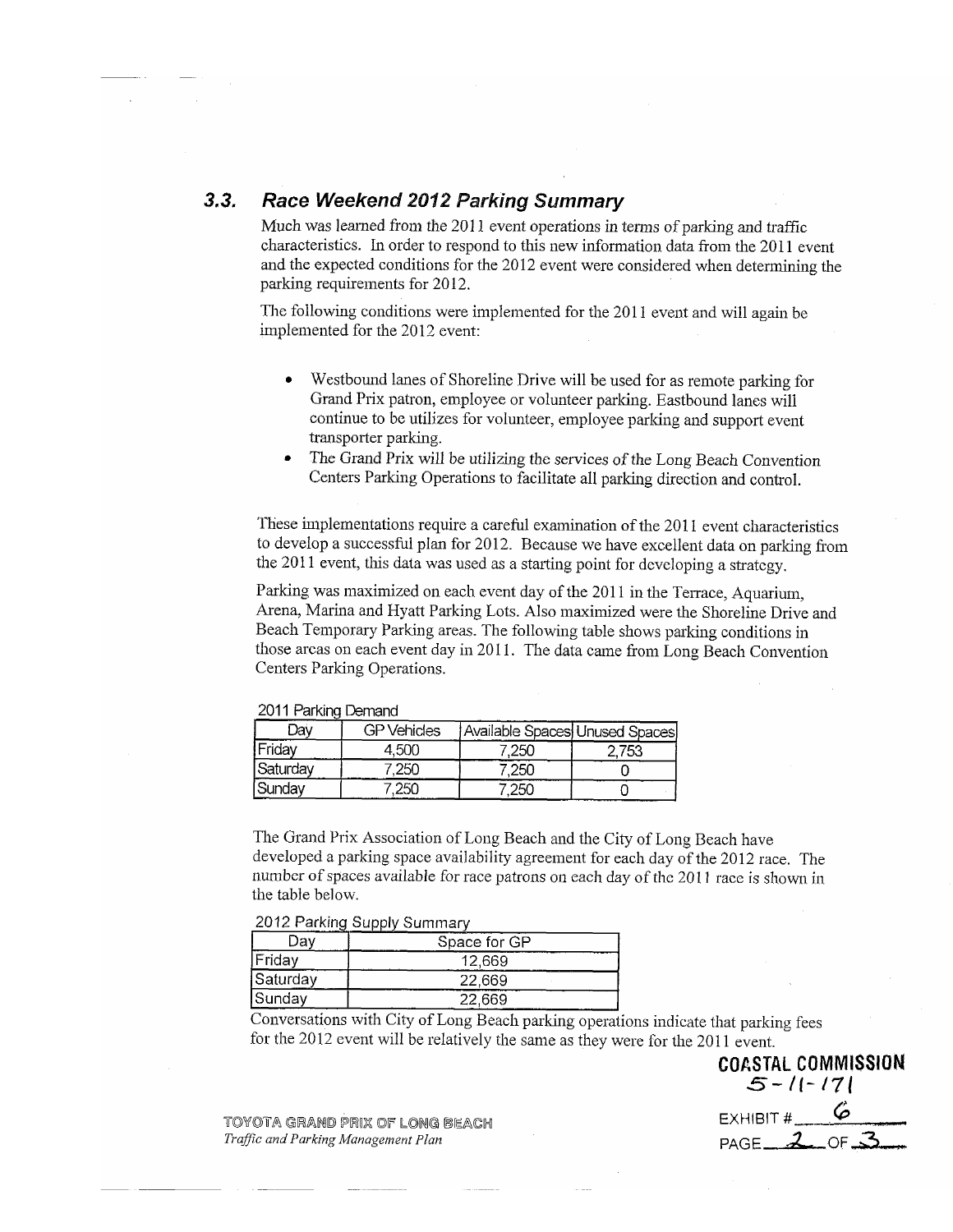Parking passes, directions and quantities that will be utilized during the 2012 event:

1. Shoreline Parking -

2. Beach/Marina Parking -

3. Arena Parking Structure/ Team and Expo Parking-

4. Terrace Parking -

5. IRL Transporter -

6. Service Parking -

7. Hyatt Parking Structure -

8. Aquarium Parking Structure -

Approximately 1500 vehicles; access is by traveling west on Ocean Blvd. to Golden Shore; south on Golden Shore to Shoreline Drive. Vehicles will be parked diagonally on eastbound and westbound Shoreline Drive from Chestnut Place to Broadway.

Approximately 700 vehicles; access by traveling east on Ocean Blvd. to Shoreline Drive; west on Shoreline Drive to service road behind Villa Riviera; south on service road to Marina parking lot. Vehicles parking on the beach will do so on the north side of the Bike Path

Approximately 1000 passenger vehicles; access is by traveling east on Ocean Blvd. to Shoreline Drive; west on Shoreline Drive to special entry into Linden Lot; through Linden Lot into bottom and middle levels of parking structure.

Approximately 795 vehicles; access by traveling east on Ocean Blvd. to Collins: south on Collins into Terrace Parking structure.

Approximately 30 vehicles and 30 Race Car Transporters; access by traveling east on Ocean Blvd. to Linden Ave; south on Linden Ave. into circuit.

Approximately 200 vehicles; access at all vehicle entry points into circuit.

Approximately 1100 vehicles; access is by traveling east on Ocean Blvd. to Pine Ave: south on Pine Ave. to parking structure entry.

Approximately 1400 vehicles; access is by traveling west on Ocean Blvd. to Chestnut Place; south on Chestnut Place to Shoreline Drive; east on Shoreline Drive to north entry of Aquarium Parking Structure. Parking Structure utilized for worker and volunteer parking only

**COASTAL COMMISSION**  $5 - 11 - 171$ EXHIBIT # PAGE<sub> $-3$ </sub> OF\_

TOYOTA GRAND PRIX OF LONG BEACH Traffic and Parking Management Plan